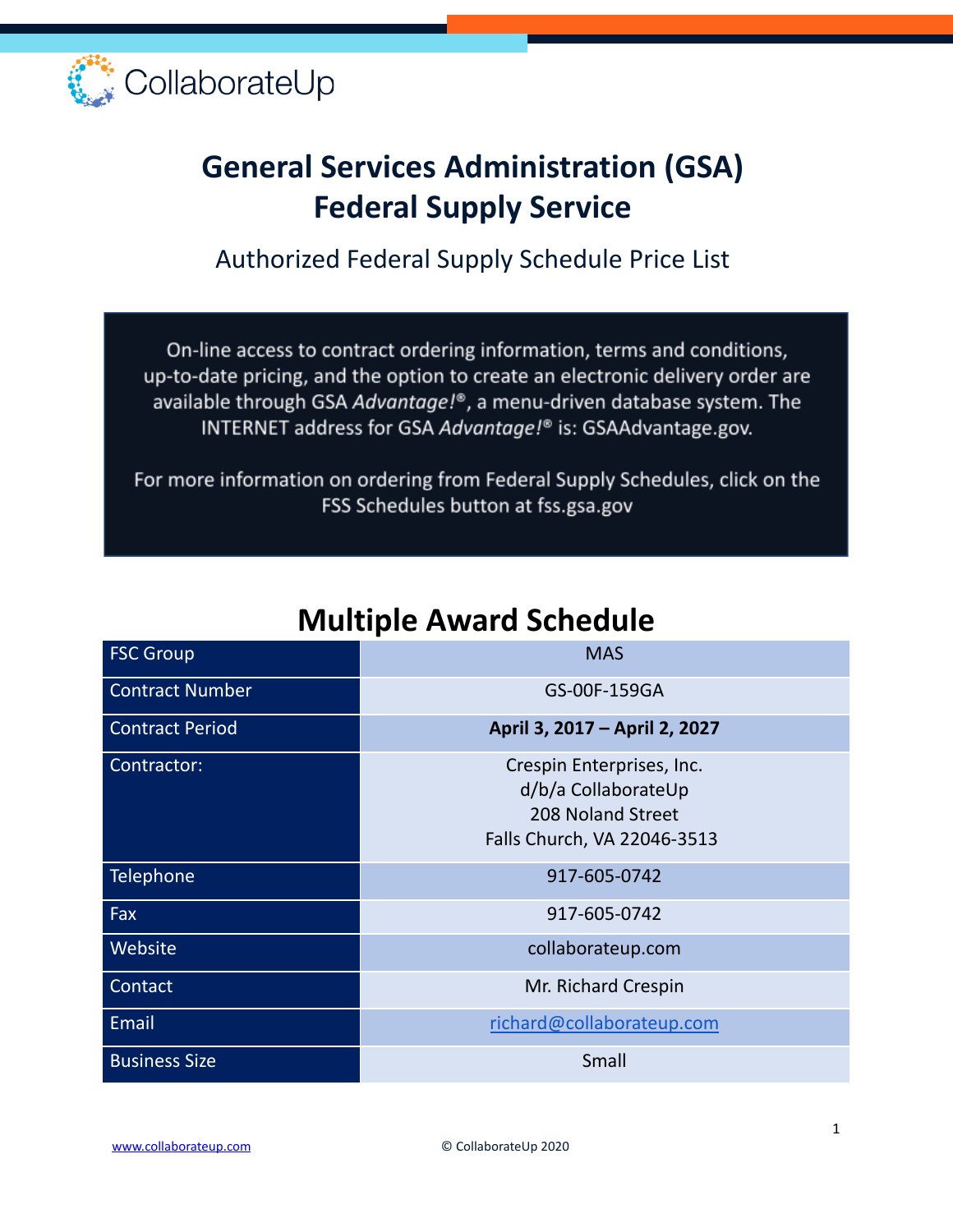

### **Customer Information**

#### **1a.** Awarded Special Item Numbers (SINs):

| <b>SINS</b> | Sin Title                                                              |
|-------------|------------------------------------------------------------------------|
| 541611      | Management and Financial Consulting, Acquisition and Grants Management |
|             | Support, and Business Program and Project Management Services          |
| <b>OLM</b>  | <b>Order Level Materials</b>                                           |

**1b.** Lowest-priced model number and lowest unit price for that model for each awarded: SME - \$125.63

| <b>Position</b>                              | <b>Managing Director</b>                                                                                                                                                                                                                                                                                                                                                                                                                                                                                                                                                                                                               |
|----------------------------------------------|----------------------------------------------------------------------------------------------------------------------------------------------------------------------------------------------------------------------------------------------------------------------------------------------------------------------------------------------------------------------------------------------------------------------------------------------------------------------------------------------------------------------------------------------------------------------------------------------------------------------------------------|
| Min. Experience                              | 20 Years of Professional Experience                                                                                                                                                                                                                                                                                                                                                                                                                                                                                                                                                                                                    |
| Min. Education                               | Bachelor's Degree In Related Field                                                                                                                                                                                                                                                                                                                                                                                                                                                                                                                                                                                                     |
| <b>Functional</b><br><b>Responsibilities</b> | A Managing Director is responsible for the executive management and<br>oversight of the organization and provides strategic direction and leadership<br>for the firm and takes direct ownership around key areas of the business. A<br>Managing Director manages client relationships, engagements at the<br>executive level and provides leadership and direction to staff at every level. A<br>Managing Director possesses subject matter expertise in one or more critical<br>service areas of the business and serves as a key leadership voice via<br>presentations and/or papers to captains of industry and government leaders. |

#### **1c.** Labor Category Descriptions and Hourly Rates:

| <b>Position</b>   | <b>Senior Director</b>                                                         |
|-------------------|--------------------------------------------------------------------------------|
| Min. Experience   | 13 Years of Professional Experience                                            |
| Min. Education    | Bachelor's Degree In Related Field                                             |
| <b>Functional</b> | A Senior Director provides strategic direction and leadership for clients. The |
| Responsibilities  | Senior Director develops client relationships at the most senior level,        |
|                   | manages the most complex and mission critical engagements and provides         |
|                   | leadership and direction to clients. A Senior Director possesses subject       |
|                   | matter expertise in one or more critical service areas of the business and     |
|                   | serves as a senior voice of the firm via presentations and/or papers to        |
|                   | industry and government leaders.                                               |

| <b>Position</b>         | <b>Director</b>                                                                 |
|-------------------------|---------------------------------------------------------------------------------|
| Min. Experience         | 7 Years of Professional Experience                                              |
| Min. Education          | Bachelor's Degree In Related Field                                              |
| <b>Functional</b>       | A Director serves as a senior identifying, developing and delivering innovative |
| <b>Responsibilities</b> | solutions to clients. With some direction from senior personnel, the Director   |
|                         | is accountable for the delivery success of specific projects as well as         |
|                         | contribution to the direction and development of a client account. They are     |
|                         | also expected to contribute to the development of marketing materials,          |
|                         | producing white papers on topics of personal expertise. The Director exhibits   |
|                         | a working knowledge of the client strategy and priorities and understands       |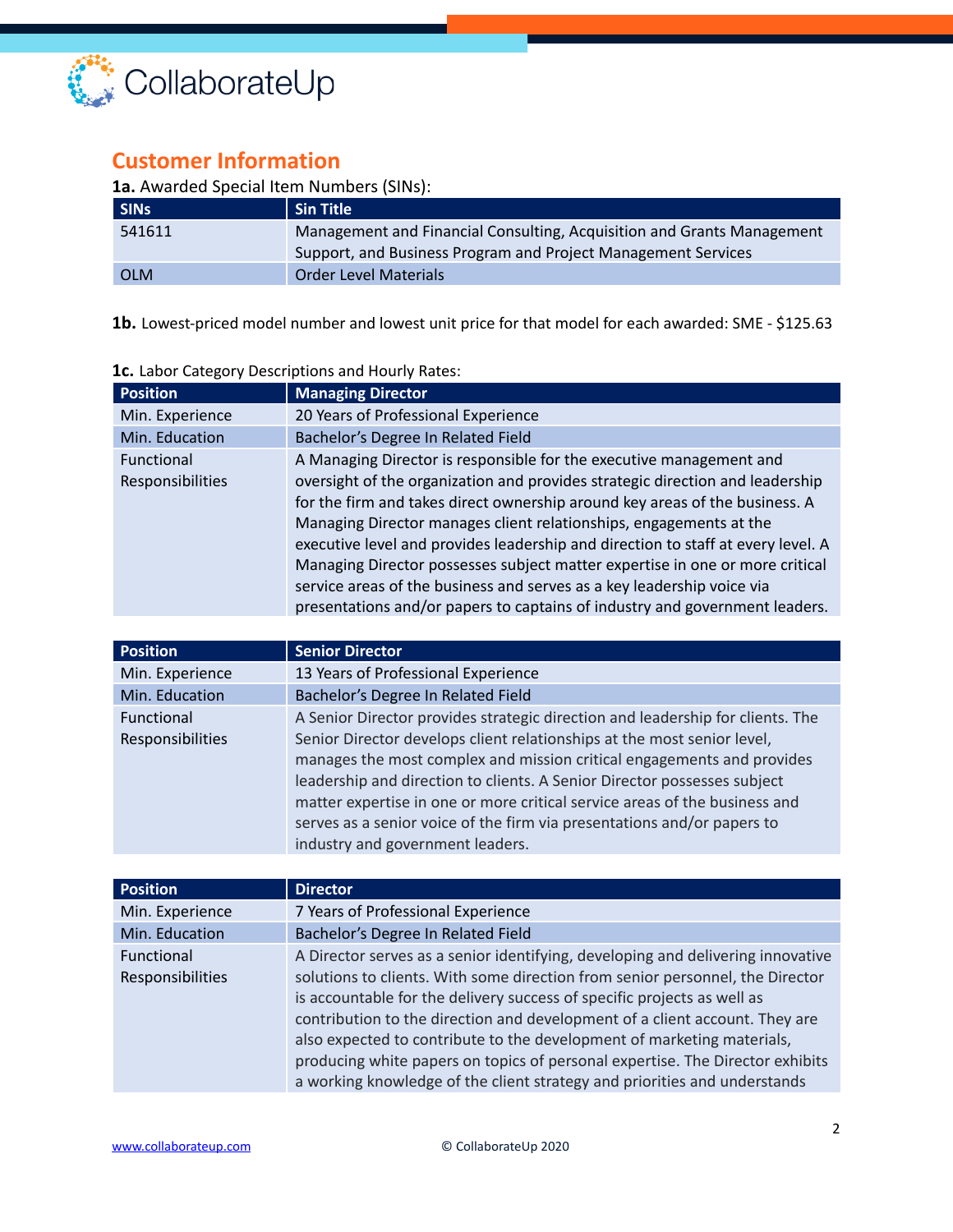

how the strategy is to be translated and executed in alignment with departmental / functional goals.

| <b>Position</b>                       | <b>Senior Associate</b>                                                                                                                                                                                                                                                                                                                                                                                                                                                                                                                                                                                         |
|---------------------------------------|-----------------------------------------------------------------------------------------------------------------------------------------------------------------------------------------------------------------------------------------------------------------------------------------------------------------------------------------------------------------------------------------------------------------------------------------------------------------------------------------------------------------------------------------------------------------------------------------------------------------|
| Min. Experience                       | 11 Years of Professional Experience                                                                                                                                                                                                                                                                                                                                                                                                                                                                                                                                                                             |
| Min. Education                        | Bachelor's Degree In Related Field                                                                                                                                                                                                                                                                                                                                                                                                                                                                                                                                                                              |
| <b>Functional</b><br>Responsibilities | A Senior Associate serves as a valuable team member responsible for<br>delivering innovative solutions to clients. Senior Associates are aware of the<br>client organization strategy and priorities and how the strategy is to be<br>translated and executed in alignment with Team goals. They gather and<br>analyze information as related to the client issue and contribute to the<br>planning design and implementation of lasting solutions. Senior Associates<br>are expected to research industry best practices and apply them as they<br>relate to different scenarios. Supervises junior personnel. |
|                                       |                                                                                                                                                                                                                                                                                                                                                                                                                                                                                                                                                                                                                 |

| <b>Position</b>   | <b>Associate</b>                                                                 |
|-------------------|----------------------------------------------------------------------------------|
| Min. Experience   | 5 Years of Professional Experience                                               |
| Min. Education    | Bachelor's Degree In Related Field                                               |
| <b>Functional</b> | An Associate serves as a valuable team member responsible for delivering         |
| Responsibilities  | innovative solutions to clients. Associates are aware of the client organization |
|                   | strategy and priorities and how the strategy is to be translated and executed    |
|                   | in alignment with Team goals. They gather and analyze information as related     |
|                   | to the client issue and contribute to the planning design and implementation     |
|                   | of lasting solutions. Associates are expected to research industry best          |
|                   | practices and apply them as they relate to different scenarios.                  |

| <b>Position</b>                       | <b>Subject Matter Expert</b>                                                                                                                                                                                                                                                                                                                                                                                                                                                                                                                                                                                                            |
|---------------------------------------|-----------------------------------------------------------------------------------------------------------------------------------------------------------------------------------------------------------------------------------------------------------------------------------------------------------------------------------------------------------------------------------------------------------------------------------------------------------------------------------------------------------------------------------------------------------------------------------------------------------------------------------------|
| Min. Experience                       | 5 Years of Professional Experience                                                                                                                                                                                                                                                                                                                                                                                                                                                                                                                                                                                                      |
| Min. Education                        | Bachelor's Degree In Related Field                                                                                                                                                                                                                                                                                                                                                                                                                                                                                                                                                                                                      |
| <b>Functional</b><br>Responsibilities | A SME serves as senior client advisor responsible for delivering innovative<br>solutions to clients. With oversight from the Director, the SME provides<br>expert analysis of business problems and offers pragmatic, actionable<br>solutions and products that meet the requirements of the client. A SME is<br>expected to work closely with senior client managers and offer advice and<br>direction to junior members of the team. They exhibit a working knowledge<br>of the client strategy and priorities and understand how the strategy is to be<br>translated and executed in alignment with departmental / functional Goals. |

| 2. Maximum Order: \$1,000,000.00                   | <b>6.</b> Discount from list prices: Federal   |
|----------------------------------------------------|------------------------------------------------|
| 3. Minimum Order: \$100.00                         | Government price is list price minus 5%        |
| 4. Geographic Coverage (Delivery Area):            | discount                                       |
| Worldwide                                          | <b>7.</b> Quantity Discounts: $1\% > $500,000$ |
| 5. Point of production: Same as company<br>address | 8. Prompt Payment Terms: 1% Net 10, Net 30     |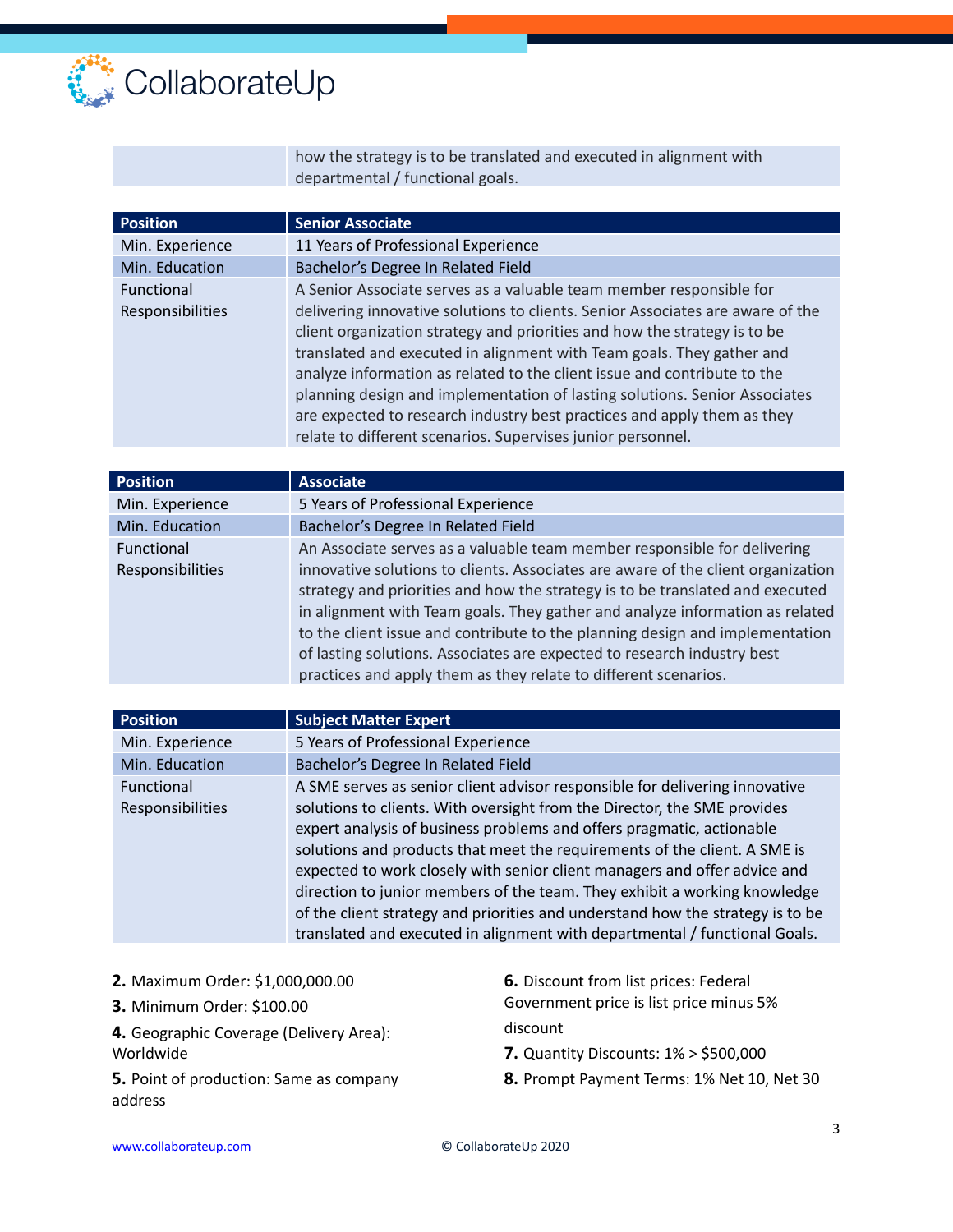

**9a.** Government purchase cards are accepted at or below the micro-purchase threshold: Yes

**9b.** Government purchase cards are accepted above the micro-purchase threshold: Yes

**10.** Foreign Items: N/A

**11a.** Time of Delivery: To Be Determined at the Task Order Level

**11b.** Expedited Delivery: Contact Contractor

**11c.** Overnight and 2-day Delivery: Contact **Contractor** 

**11d.** Urgent Requirements: Contact Contractor

**12.** F.O.B. Point(s): Destination

**13a.** Ordering Address: 208 NOLAND ST FALLS CHURCH, VA 22046-3513

**13b.** Ordering procedures: For supplies and services, the ordering procedures, information on Blanket Purchase Agreements (BPAs), and a sample EPA can be found at the GSA/FSS Schedule homepage (fss.gsa.gov/schedules)

**14.** Payment address(es): 208 NOLAND ST FALLS

CHURCH, VA 22046-3513

**15.** Warranty provision: Standard 1-Year Warranty

**16.** Export packing charges, if applicable: N/A

**17.** Terms and conditions of Government purchase card acceptance (any thresholds above the micro-purchase level): Contact **Contractor** 

**18.** Terms and conditions of rental,

maintenance, and repair (if applicable): N/A

**19.** Terms and conditions of installation (if applicable): N/A

**20a.** Terms and conditions of repair parts indicating date of parts price lists and any discounts from list prices (if applicable): N/A

**20b.** Terms and conditions for any other services (if applicable): N/A

**21.** List of service and distribution points (if applicable): 208 NOLAND ST FALLS CHURCH, VA 22046-3513

**22.** List of participating dealers (if applicable): N/A

**23.** Preventive maintenance (if applicable): N/A

**24a.** Special attributes such as environmental attributes: (e.g., recycled content, energy efficiency, and/or reduced pollutants): N/A **24b.** If applicable, indicate that Section 508 compliance information is available on Electronic and Information Technology (EIT) supplies and services and show where full details can be found (e.g. contractor website or other location.) The EIT standards can be found at www.Section5O8.gov/: N/A

**25.** Data Universal Number System (DUNS) number: **079628076**

**26.** Notification regarding registration in Central Contractor Registration (CCR) database. Contractor registered and active in SAM

| <b>Labor Category Position</b> | <b>Hourly Rate</b> |
|--------------------------------|--------------------|
| <b>Managing Director</b>       | \$251.26           |
| Senior Director                | \$226.14           |
| <b>Director</b>                | \$201.01           |
| Senior Associate               | \$175.88           |
| Associate                      | \$150.75           |
| <b>Subject Matter Expert</b>   | \$125.63           |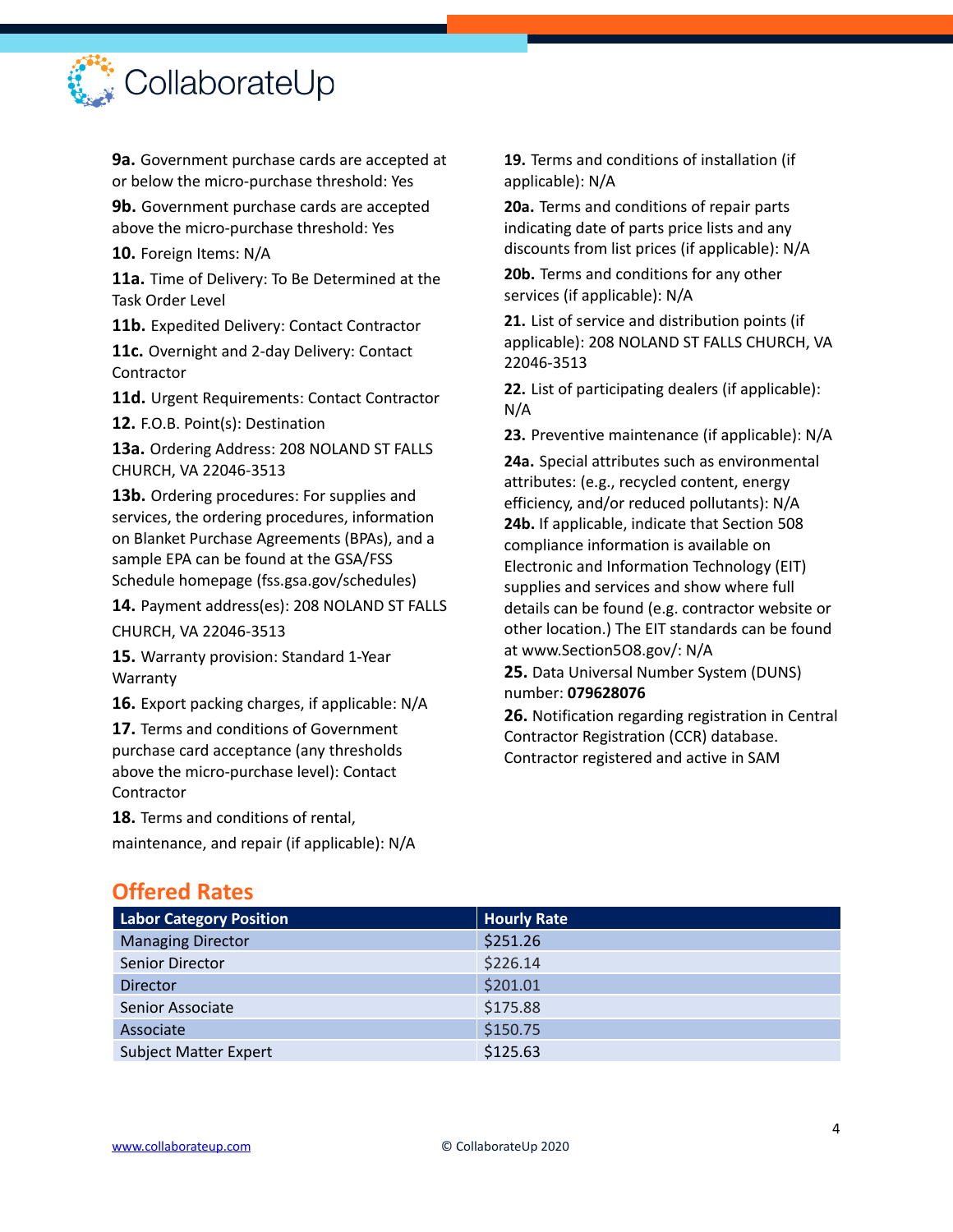

# CollaborateUp Capabilities Statement

Collaboration and Multi-Stakeholder Engagement

#### **About CollaborateUp**

An innovative international consulting firm and SAM and SBA certified 8(a) small business that accelerates cooperation among governments, companies, and nonprofits as they tackle some of our world's toughest challenges. We've distilled a set of principles, practices, and tools for multi-stakeholder programs that incorporate design thinking, so leaders and co-creators can follow a step-by-step process from design to implementation to evaluation. We've helped organizations in **more than 30 countries** structure outcome-oriented programs that amplify impact and get results faster at lower cost. Our clients have created solutions across a wide range of issues, from workforce development to global health, from combating fake news to combating wildlife crime.

Our team brings **decades of deep experience** in social behavior change, collective impact, design thinking, and facilitation. Our co-creators have included dozens of corporations (3M, Bayer, IBM, Target), NGOs (Comic Relief USA, PSI, WWF), and U.S. government agencies (DoD, DoL, USAID, USDA). We support programs from conception and launch through implementation and ongoing management. **Collaborate is in our name: we specialize in working with multidisciplinary teams, across multiple cultures, and at multiple levels of development.**

#### **Key Service Offerings**

**1) Lean Start-Up for Collective Impact:** We create, scale, and manage collective impact programs with organizations of all sizes to create and sustain 'shared value' - where the strategy and mission of multiple stakeholders intersect in solving tough problems - accelerating time-to-impact. *Project example: The ROUTES [Partnership](https://routespartnership.org).*

**2) Co-Creation Training Services and Courses:** We integrate the principles of collaboration, empathy, and experimentation into our training services to help participants quickly learn, test, and develop concrete skills for tackling challenges that require multi-sector, multi-stakeholder collaboration. *Project example: [USAID/Professional](https://collaborateup.com/usaid-professional-development-and-training-pdt-co-creation-training-advisory-services-courses/) [Development](https://collaborateup.com/usaid-professional-development-and-training-pdt-co-creation-training-advisory-services-courses/) and Training (PDT) Co-Creation Training Courses & Advisory Services.*

**3) Stakeholder Engagement and Strategy Development:** We convene and engage stakeholders to co-create and engage in multi-stakeholder programs using our field-tested Formula and tools to tackle difficult development problems from the bottom-up. *Project example: The Honey Bee Health [Coalition.](https://honeybeehealthcoalition.org)*

**4) Backbone Support:** We help partnerships of all sizes close the gap between vision and execution by providing organizational and project management support, helping to hold parties accountable and drive impact and progress in multi-stakeholder initiatives. *Project example: [USAID/Southern](https://collaborateup.com/vukanow-combating-wildlife-crime/) Africa VukaNow Combating Wildlife Crime*.

#### **Key Capabilities**

| <b>Strategic Advisory Services</b>                     | <b>Curriculum Design, Training, and Evaluation</b> |
|--------------------------------------------------------|----------------------------------------------------|
| Design, Start-up, and Manage Collective Impact Program | Collaboration, Learning, and Adaptation (CLA)      |
| <b>Applied Communications</b>                          | Leading and Teaching Co-Creation Methods           |
| FAR/AIDAR Compliant Innovation                         | Human Centered Design and Design Thinking          |
| Leadership Alignment and Engagement                    | Facilitation and Workshop Development              |
| Multimedia and Digital Communication Tools             | Partnership Building & Scaling                     |